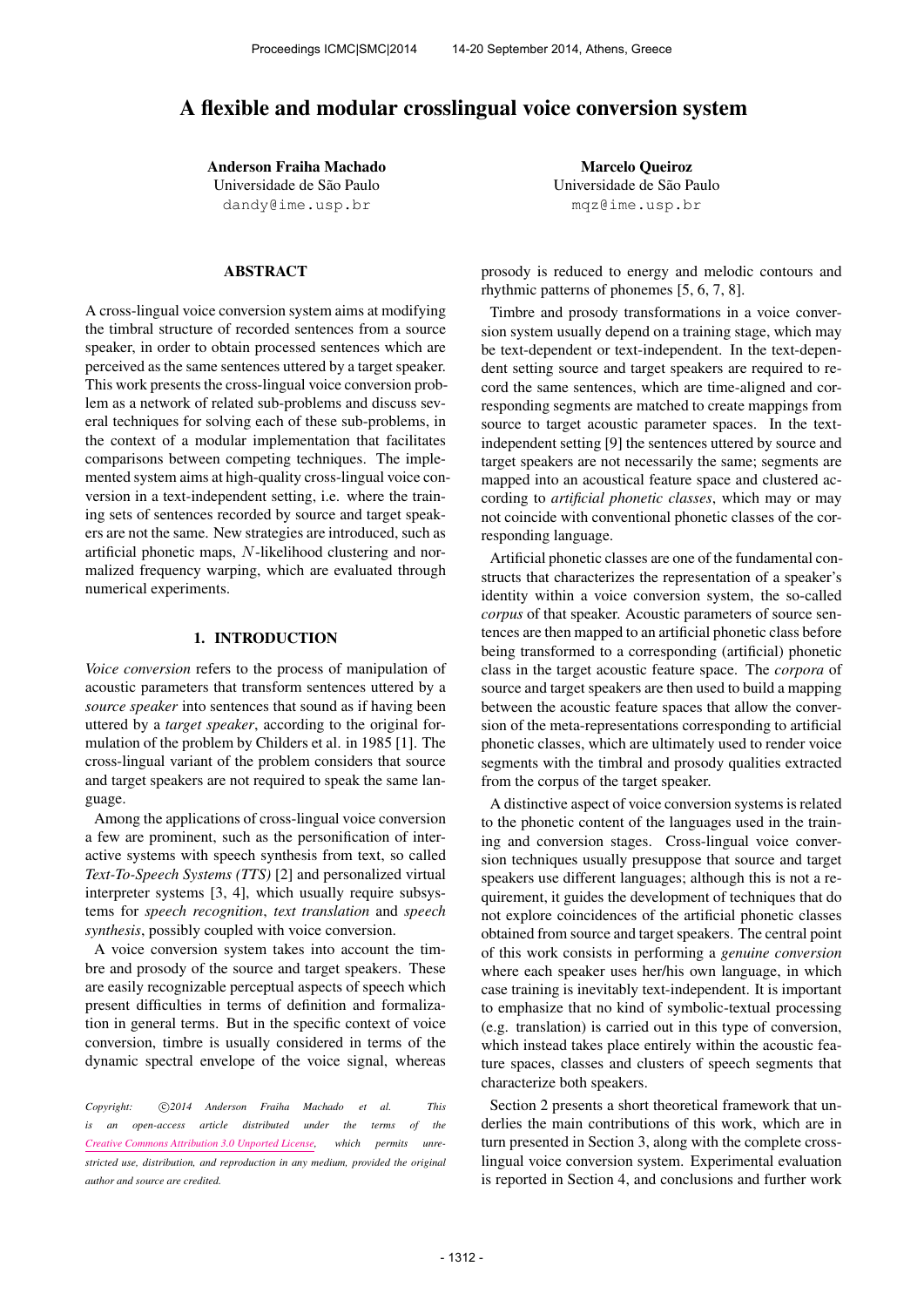are delineated in Section 5.

## 2. THE FRAMEWORK OF THE SYSTEM

The success in the development of a cross-lingual voice conversion system depends intrinsically on the choice of reliable tools for the specific sub-tasks that comprise the conversion process.



Figure 1. Functional modules comprising the voice conversion system.

Figure 1 exhibits a general diagram, in which data flows for both speakers are identified. The upper lines start with the flow of sentences uttered by a source speaker (silhouette at the upper-left corner) and the lower line starts with target speaker (lower-left corner silhouette) sentences. Central and lower lines correspond to a training stage, fed by both speakers, whereas the upper line represents the conversion stage, where the input is formed only by sentences of the source speaker; the converted sentences (i.e. with message content of the source speaker and timbral identity of the target speaker) are produced at the upper-right end of the diagram. Sub-tasks are denoted by capital letters, according to the functional module, as follows:

A The Analysis module takes a recorded sentence, divides it in short quasi-stationary segments and builds a representation of each segment according to a voice production model;

 $\boxed{P}$  The Parameterization module is responsible for modelling and quantization of the acoustic parameters;

 $|c|$  The Clustering module is responsible for organizing the *corpus* of each speaker into acoustic classes, i.e. modelling the acoustic feature space corresponding to each speaker;

 $\vert$  M  $\vert$  The Mapping module associates acoustic classes between speakers, using optimized alignment techniques;

 $T$  The Transformation module contains the acoustic parameter conversion functions, estimated from the alignment of acoustic classes;

 $P^{-1}$  The inverse **P**arameterization module readapts transformed (quantized) acoustic parameters to the analysis / synthesis model adopted; and

 $\vert$  S  $\vert$  The Synthesis module assembles the output signal incorporating the transformed acoustic parameters.

These functional modules comprise the two-stage voice conversion system. The lower part of Figure 1 shows the sequences  $A \rightarrow P \rightarrow C \rightarrow M \rightarrow T$  for both speakers, corresponding to the training stage, whereas the upper part, whose sequence corresponds to  $A \rightarrow P \rightarrow T \rightarrow P^{-1} \rightarrow S$ , is the conversion stage. These modules are discussed in the sequel.

Conceptually, one may interpret the recorded voice signal as the result of an excitation source, the glottal pulse, which is modified by the vocal tract; this interpretation applies only to voiced sounds, e.g. vowels, whereas unvoiced sounds must be considered separately. Under a linearity hypothesis, the vocal tract is modelled as a filter whose transfer function modifies the spectral content of the glottal pulse. The harmonic part of this spectrum is modelled as a train of pulses with corresponding amplitudes; usually a stochastic component is added to the model in order to simulate the effect of the air column which freely traverses the phonatory system.

The vocal tract filter may be represented with few coefficients, which will describe the profile of the filter response or the *spectral envelope* of each quasi-stationary segment. Thus it is possible to characterize both harmonic and stochastic components through their respective spectral envelopes in acoustic feature vectors, for ulterior parametric modelling and transformation. Spectral envelopes may be obtained through LPC coefficients [10], Cepstrum coefficients [11] and interpolation methods [12]. The *STRAIGHT* [13] technique also uses a glottal pulse/vocal tract model, allowing manipulation of parameters such as the spectral envelope, pitch and other acoustic parameters.

Given a representation of voice segments through acoustic feature vectors immersed in an acoustic feature space, similar voice segments are clustered around a representative (usually the centroid of a set of similar vectors) to define an Artificial Phonetic Class (or APC for short). Two classes of clustering techniques are of widespread appearance in voice conversion literature: cognitive network methods and statistical methods, more prominently Gaussian Mixture Models or GMMs [14] which are considered stateof-the-art in voice conversion. A new clustering approach is introduced here, which normalizes classes in order to eliminate discrepancies between APCs of different languages.

A model of acoustic mapping between APCs is essential for the transformation module. The alignment of APCs of different speakers is based on the assumption that transposition of phonetic characteristics is performed locally, on the voice segment level, without taking the phonetic context of adjacent segments into account; naturally this assumption applies specifically to the APC alignment problem, not to the whole conversion process. A solution to APC alignment is proposed here which adapts a classical graph-theoretical algorithm for minimal cost graph node matching [15].

The alignment uses APC representatives from both speakers, from which transfer functions are derived (in the training stage). These transfer functions are used in the conversion stage to transform acoustic parameters of a segment belonging to an APC of the source speaker to acoustic parameters that correspond to a matched APC in the target speaker model. These parameters, now in the context of the target speaker acoustic feature space, are synthesized in the last module into a voice segment that will compose the converted sentence.

The technical aspects of these modules are detailed in the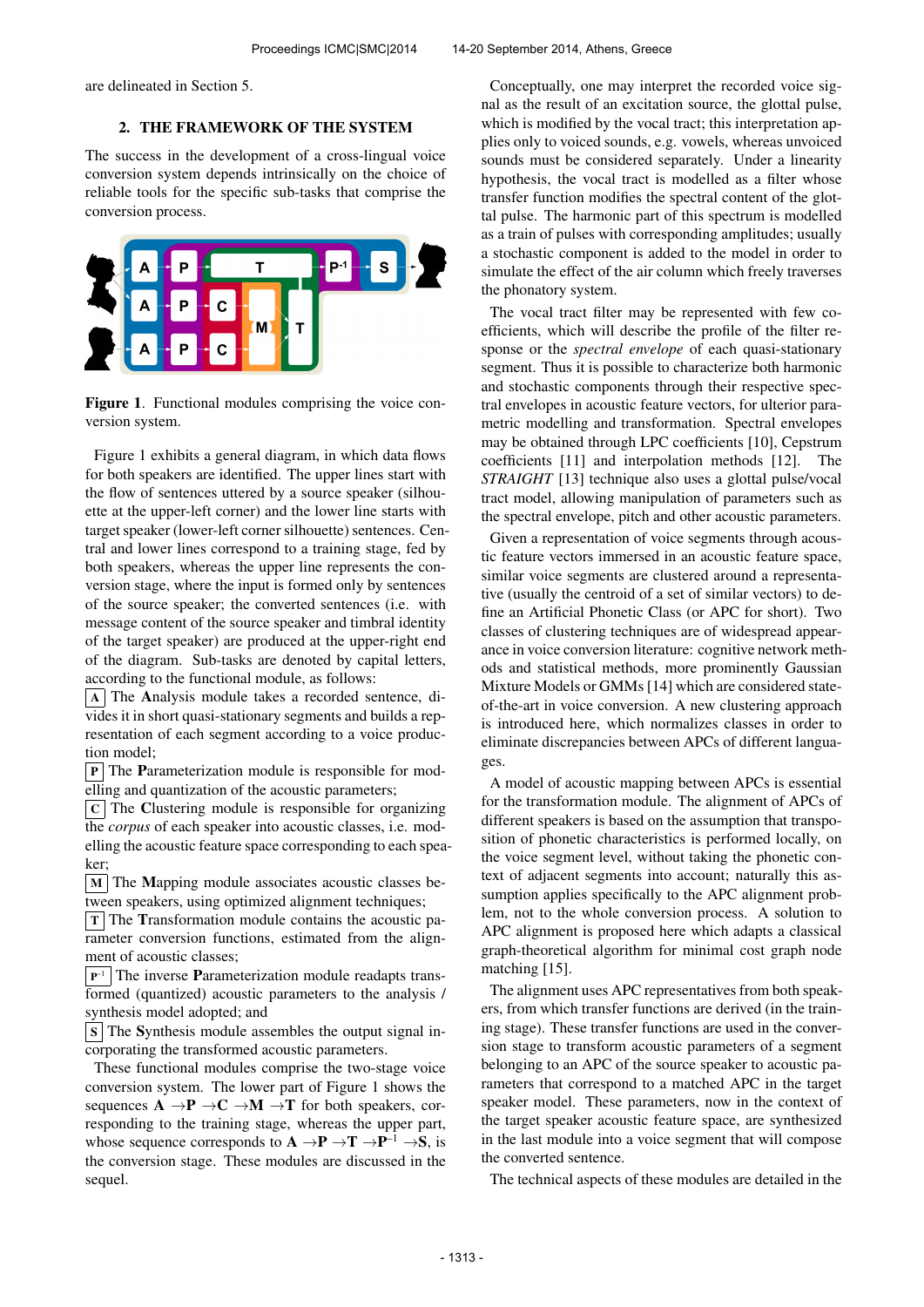following section.

## 3. NEW TOOLS FOR VOICE CONVERSION

According to the structure of the system, the Analysis and Synthesis modules correspond to the first stage, which should provide a sensible representation for voice segments (analysis) that will allow a truthful reconstruction of the converted voice signal (synthesis).

#### 3.1 Module I: Harmonic-Stochastic Modelling (HSM)

The Harmonic+Noise model proposed by Stylianou [16] is a flexible model that offers a representation framework for high-fidelity voice reconstruction. It is efficient and transparent, representing harmonic and stochastic components, which simplifies manipulation and transformation of voice segments. The harmonic components correspond to a quasi-periodic portion of the signal, and are represented through individual frequencies, amplitudes and initial phases of sinusoidal oscillators. The stochastic component corresponds to the rest of the signal with essentially aperiodic behaviour, and is modelled as a source-filter system with white noise as source and LPC coefficients to define the spectral envelope of the filter.

There are several models for speech synthesis which completely discard all phase information and try to rebuild phases a posteriori from the magnitude spectrum alone, using spectral modelling under the hypothesis of minimum phase [17]. Instead of discarding phase information, an alternative representation for the phases of the harmonic components is here introduced, in order to provide for a more robust transformation which is less prone to phase distortion. Consider the harmonic part  $s_h$  obtained from the HSM decomposition with  $L+1$  sinusoidal components of an arbitrary voice segment, indexed as  $k$ , of length  $N+1$ (N even) and with samples n indexed from  $-\frac{N}{2}$  to  $+\frac{N}{2}$  and sampling frequency  $R$ :

$$
s_h^{(k)}[n] = \sum_{m=0}^{L} A_m^k \cos\left(\frac{2\pi m f_0^k n}{R} + \varphi_m^k\right); \quad (1)
$$

it is considered that the central samples of each segment are  $\frac{N}{2}$  samples apart from each other. The overlap rate is  $\frac{\frac{N}{2}}{N+1}$ , slightly less than 50%.

The phase  $\varphi_m^k$  of the *m*-th harmonic component in Equation (1) refers to the sample  $n = 0$  at the center of the segment, and can be seen as a sum of two components, the first that corresponds to the predicted phase propagated from segment  $k-1$ , and a second component that accounts for the difference between this prediction and the actual phase obtained in the analysis of segment  $k$ :

$$
\varphi_m^k = \left(\varphi_m^{k-1} + \frac{2\pi m f_0^{k-1} \frac{N}{2}}{R}\right) + \eta_m^k. \tag{2}
$$

This  $\eta_m^k$  is actually *defined* by the above equation, and will be used to redefine the frequencies of the model in a manner similar to the well-known phase vocoder method.

Rewriting 
$$
f_m^{k-1} = mf_0^{k-1}
$$
 and refactoring,

$$
\varphi_m^k = \varphi_m^{k-1} + \frac{2\pi \left(f_m^{k-1} + \frac{R\eta_m^k}{\pi N}\right) \frac{N}{2}}{R} \tag{3}
$$

which corresponds to

$$
\varphi_m^k = \varphi_m^{k-1} + \frac{2\pi \hat{f}_m^{k-1} \frac{N}{2}}{R},\tag{4}
$$

where

$$
\hat{f}_m^{k-1} = f_m^{k-1} + \frac{R\eta_m^k}{\pi N}.
$$
\n(5)

This process uses information obtained from the HSM model of segment  $k$  to redefine the frequencies of segment  $k-1$ , and as a consequence the phases for segment k become unnecessary, since they can be recovered from the phases of segment  $k - 1$  by Equation (4). By iterating this mechanism, only the initial phases are required to reconstruct the whole sequence of segments corresponding to a single voiced emission. The reconstruction based on the above recodification is thus

$$
\hat{s}_h^k[n] = \sum_{m=0}^L A_m^k \cos\left(\frac{2\pi \hat{f}_m^k n}{R} + \varphi_m^k\right),\qquad(6)
$$

which is evidently different from the original segment, but nevertheless of enormous utility in this context, because it has no phase discontinuities between overlapped segments. This representation might be used to reconstruct a perceptually similar signal, but most importantly it allows several transformations of the signal, such as pitch shift and time stretch, to be performed easily.

The recurrence relation involving phases and re-estimated frequencies poses an initial value problem: in principle, the first segment  $k = 0$  could be represented explicitly through the phases  $\varphi_m^0$  of the HSM analysis; but since phases are going to be propagated according to the sequence of reestimated frequencies, it is reasonable to drop the initial phases for the first segment, and use  $\varphi_m^0 = 0$  in the reconstruction.

It should be noted that this recodification takes this model away from the original HSM premises, because the reestimated frequencies  $\{\hat{f}_m^k, m = 1, \dots, L\}$  are no longer guaranteed to be in harmonic relation. Instead, the model becomes a mixture of the additive synthesis and stochastic models. It should also be noted that in pitch-shifted segments phase coherency between inharmonic components is lost, but the resulting artifacts can be masked in the overlap-add reconstruction.

#### 3.2 Module II: Parametric Decomposition

The Parameterization module normalizes the acoustic parameters using a fixed number of coefficients in order to characterize segments, creating a correspondence of values that allows the direct comparison of segments within a normalized feature space.

The central idea of this module is to provide two logmagnitude spectral envelopes, the harmonic and stochastic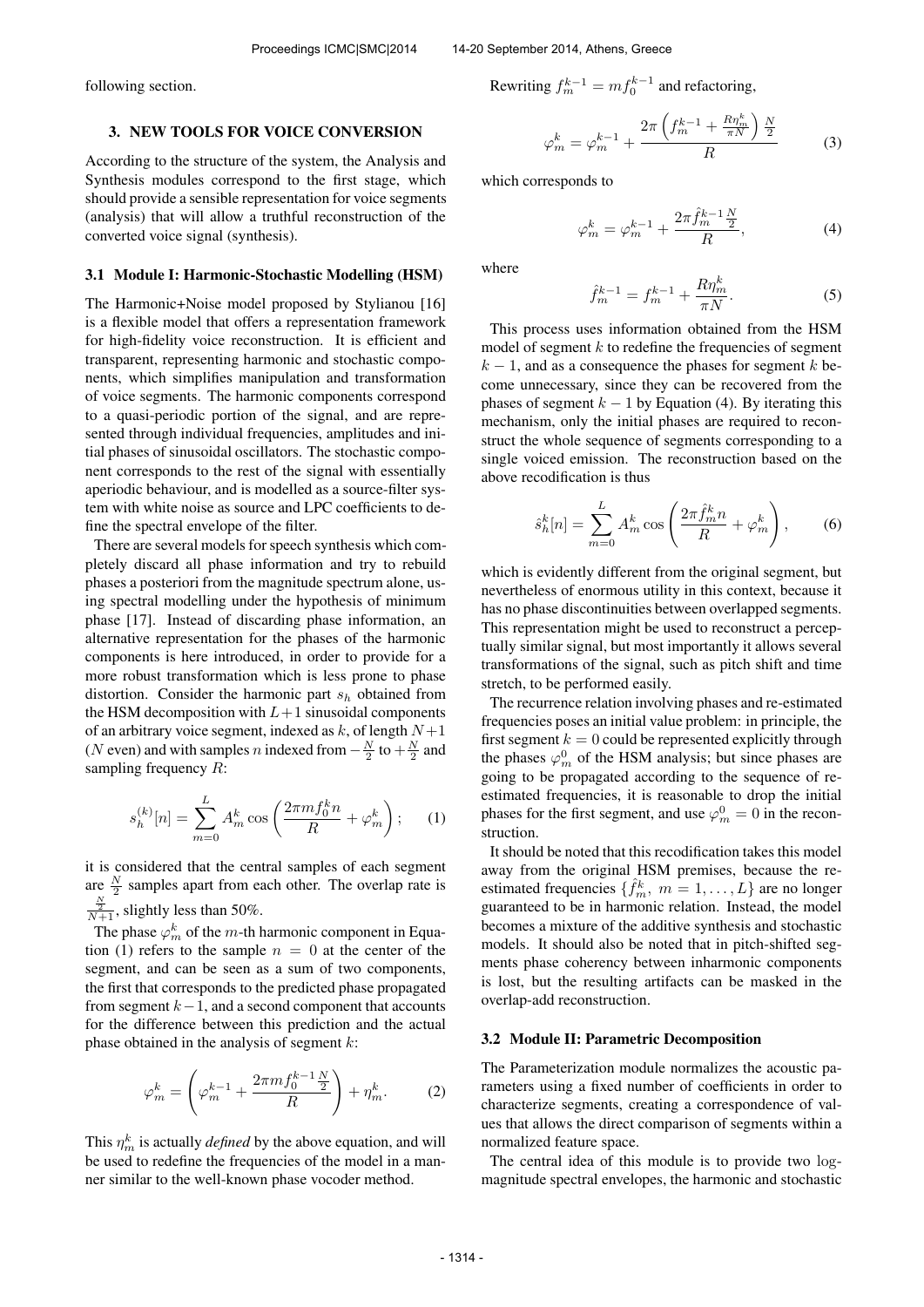spectral envelopes, and decompose them into sums of radial basis functions (bandpass filters) with flexible shapes and bandwidths. Such spectral envelopes can be easily estimated using classical methods such as LPC and Cepstrum, among others [10], and the radial basis functions decomposition follows the strategy presented in [12], by constructing sub-bands  $E_k$  and initializing basis parameters conveniently.

The sum of  $L$  general parametric functions is denoted by

$$
\hat{E}(f;a,\mu,\sigma) = \sum_{m=1}^{L} \psi(f;a_m,\mu_m,\sigma_m)
$$
 (7)

where each component  $\psi(f; a_m, \mu_m, \sigma_m) : \Re \longrightarrow \Re$  corresponds to a continuous basis function with amplitude  $a_m$ , central frequency  $\mu_m$  and bandwidth  $\sigma_m$ , evaluated in the frequency range  $f = [0, R/2]$ .

The problem of radial basis function modelling is to find an approximation  $E(f; a, \mu, \sigma)$  of a discrete function  $E(f)$ such that the error of estimation is minimal. The fitting of the given function  $E(f)$  to the parametric model  $\hat{E}(f; a, \mu, \sigma) \approx E(f)$  could in principle be obtained by any iterative optimization method (e.g. gradient descent or Newton) to obtain the least-squares solution that minimizes the error of the model. Other methods for parametric decomposition can also be found in the literature [18, 12].

#### 3.3 Module III: Data Clusterization

The Clusterization module groups segments according to similarity in the acoustic feature space, which will later define the artificial acoustic classes in the phonetic map of the speaker corpus. First, acoustic vectors with harmonic component amplitudes are quantized and then grouped, based on a likelihood criterion, for further analysis.

#### *3.3.1* N*-likelihood clustering*

The N-likelihood clusterization method introduced here groups vectors in an acoustic feature space in clusters with N elements (typically between 5 and 10, depending on window length). Each of these clusters is obtained by minimizing the dispersion of a vector set, measured as the norm of the diagonal of the covariance matrix of the vector set.

For each segment  $k$  with an harmonic amplitude vector  $A<sup>k</sup>$ , a temporally-smoothed version  $v<sup>k</sup>$  is defined as

$$
v^{k} = \left[\frac{1}{4}A^{k-1} + \frac{1}{2}A^{k} + \frac{1}{4}A^{k+1}\right].
$$
 (8)

Then for each pair  $(v^m, v^n)$  a similarity matrix E is built using the euclidean distance  $E(m, n) = ||v^m - v^n||$ , and for each line  $m$  of this matrix the indices of the  $N$  smaller values are selected in a sub-matrix  $J$  in such a way that  $J(m, 1...N)$  are the N smallest indices in  $\{E(m, n), \forall n\}.$ Then a selection structure  $K(m)$  is defined as

$$
K(m) = ||diag(Cov{v_k | k \in J(m, 1 ... N)})||. (9)
$$

In its final stage the clusterization algorithm loops through the selection structure K searching for the index  $m^*$  with

the smallest value, in order to define an N-likelihood cluster as the set  $v = \{v^i \mid i \in I\}$  where  $I = \{J(m^*, 1...N)\}.$ Then all indices  $i \in I$  are removed from the selection structure K (e.g. set  $K(i) = +\infty$ ,  $\forall i \in I$ ). This process is repeated until the selection structure is emptied (e.g  $K(i) = +\infty$ ,  $\forall i$ ). After that, an optional filtering is performed to eliminate clusters with a relatively high dispersion measure.

### *3.3.2 Artificial Phonetic Map*

In order to establish a starting point for the clusterization of voiced segments in artificial phonetic classes, the use of a discrete polygon which simulates a phonetic map is here proposed. This polygon is a trapeze where each point corresponds to a pair of formantic centers  $(f_1, f_2)$ , obtained from a (mel-frequency) spectral envelope  $c_k$  corresponding to a centroid of an N-likelihood cluster  $v_k$ .

The process of estimation of each point, or formantic center,  $(f_1, f_2)$  in the artificial phonetic map from a centroid  $c_k$  considers several possible candidates  $(\hat{f}_1, \hat{f}_2)$  with  $\hat{f}_1 \leq \hat{f}_2, \hat{f}_1 \in F_1 = \{\hat{f}_1^1, \hat{f}_1^2, \dots, \hat{f}_1^r\}$  and  $\hat{f}_2 \in F_2 =$  $\{\hat{f}_2^1, \hat{f}_2^2, \dots, \hat{f}_2^r\}$ . For any candidate  $\hat{f}$  a triangular bandpass filter  $\xi_{\hat{f}}$  is built, with center  $\hat{f}$  and a bandwidth ranging from 300 mels to 1800 mels, adjusted so as to not overlap neighbouring formantic centers in the spectrum. After filtering (as  $\tilde{c}_k^{\hat{f}} = c_k^t * \xi_{\hat{f}}$ ) the centroid  $c_k$  through all candidate filters  $\xi_{\hat{f}}$  with  $\hat{f} \in F_1 \cup F_2$ , the two spectra  $\tilde{c}_k^{f_1^*}$  and  $\tilde{c}_k^{f_2^*}$  with maximum total cumulative energy are selected.

The pair of formants  $(f_1^*, f_2^*)$  thus built is the phonetic map entry that corresponds to the N-likelihood cluster  $v_k$ . The phonetic map can be seen as a kind of hash table indexed by  $(f_1^*, f_2^*)$ , giving access to all the acoustic vectors  $v \in v_k$  belonging to the same N-likelihood cluster. This grouping of acoustic vectors  $v \in v_k$  indexed by a pair  $(f_1^*, f_2^*)$  corresponds to an artificial phonetic class (APC), which will be denoted by  $\mathbb{C}(f_1^*, f_2^*)$ . For each APC, the means and covariance matrices of the elements that compose each set are obtained, which will be used in the transformation module.

#### 3.4 Module IV: Alignment of Non-Parallel Corpora

The goal of this module is to create a canonical and unified representation for both source and target corpora, in a way that an alignment between them is established even in the case of distinct languages. A normalization of the phonetic maps is realized in order to diminish the linguistic differences of the speakers, by warping the acoustic map around the origin and with a normalized dispersion in all directions. To weigh the contributions of each class  $\mathbb{C}(f_1, f_2)$ the cardinality  $|C(f_1, f_2)|$  is considered; classes  $C(f_1, f_2)$ with few elements are excluded from the phonetic map.

Given two sets of artificial phonetic classes (or phonetic maps) from corpora  $\mathcal{C}^X$  and  $\mathcal{C}^Y$  represented by the respective sets of normalized switches  $\overline{C}^X$  and  $\overline{C}^Y$ , it would be convenient to try to define a bijection mapping  $M : \bar{\mathbb{C}}^X \to$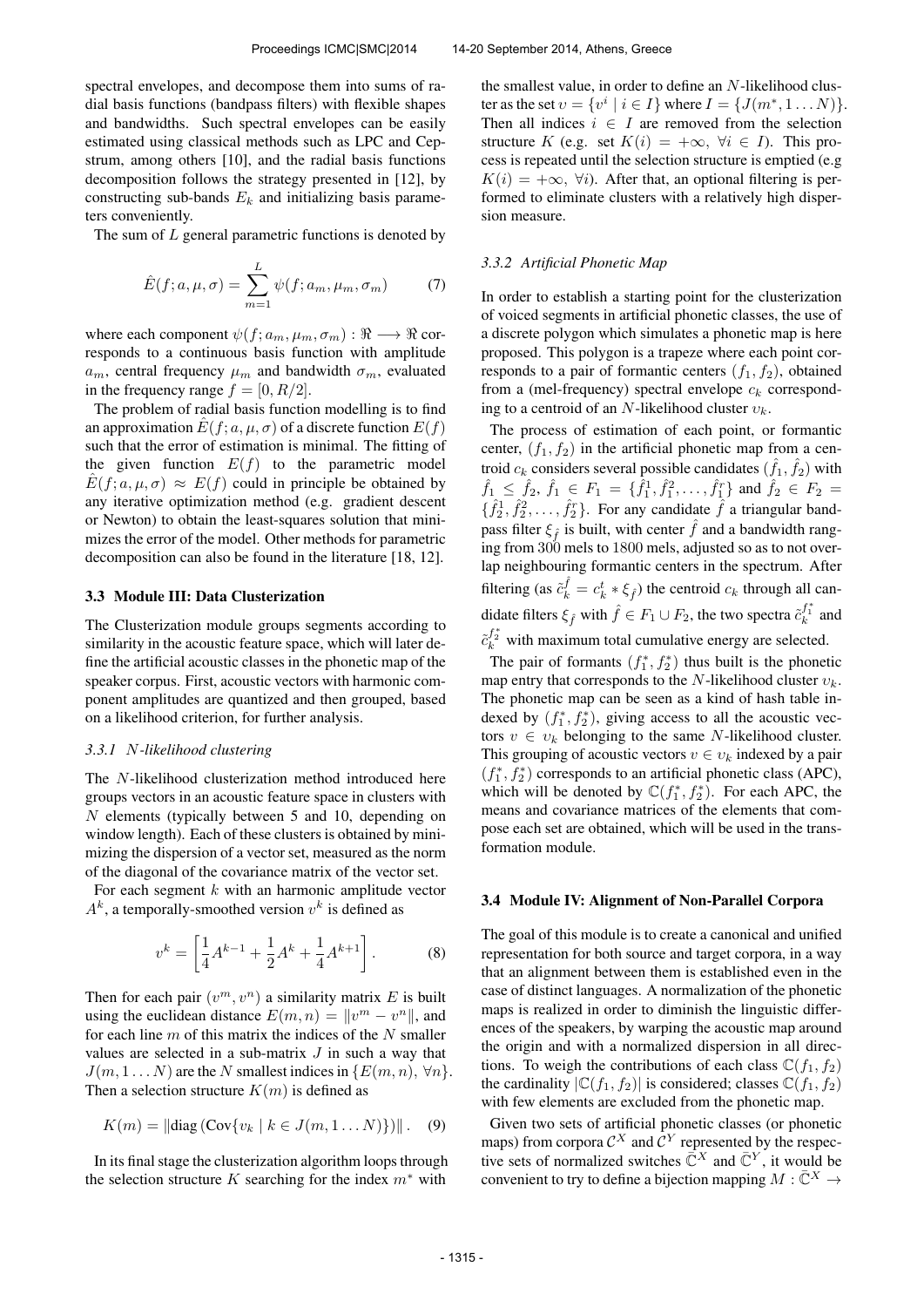$\bar{\mathbb{C}}^Y$  as

$$
M(x_i) = \arg\min_{y_i \in \bar{\mathbb{C}}^Y} \left\{ \sum_{x_i \in \bar{\mathbb{C}}^X} \mathbf{d}(x_i, y_i) \right\}, \quad (10)
$$

where **d** corresponds to the euclidean distance. But an important issue in the alignment of corpora is the fact that the cardinalities of the sets  $\overline{C}^X$  and  $\overline{C}^Y$  are typically different, making it impossible to define such a bijection. To resolve this issue, the largest of the two sets will be shrunk in order to force a correspondence between the remaining classes of the two corpora. This reduction is performed at the end of the pairing algorithm, when all unpaired classes are excluded from the database.

The *Optimal Acoustic Mapping Problem* between phonetic classes  $\bar{\mathbb{C}}^X$  and  $\bar{\mathbb{C}}^Y$  is then reduced to the *Minimum Cost Perfect Matching Problem* in bipartite graphs. Two vertices  $x_i$  and  $y_j$  are paired in the acoustic mapping if, and only if, the edge  $a_{i,j}$  belongs to the perfect matching. This problem can be efficiently solved by the classical algorithm of *Hopcroft and Karp* [15] in time  $\mathcal{O}(|E|\sqrt{|V|})$ where  $V$  and  $E$  are the sets of vertices and edges, respectively.



Figure 2. The perfect matching method applied to the alignment of parallel sentences.

Figure 2 illustrates the result of matching between two different corpora using a color code for aligned data. Given a sentence uttered by speaker #1, the correspondence between the classes of corpus #1 and corpus #2 (with the same color) allow the definition of a (piecewise) linear mapping function that warps the spectral contents of the sentence to adjust it to the map #2. Using the above alignment, a new technique of transformation of acoustic parameters is presented in the sequel.

## 3.5 Module V: Transformation of the Acoustic Parameters

Two types of transformations are defined at this stage: (1) a global transformation which corresponds to a linear transform based on means and variances of global prosodic parameters; and (2) a local transformation for the spectral conversion of each input segment using a mapping between the artificial phonetic classes developed in the prior module. Prosody conversion transposes pitch  $(F_0)$  and energy  $(E_0)$  contours of the harmonic components, and pure energy contours of the stochastic components, into corresponding values obtained from the pitch and energy models of the target corpus. Local spectral conversion applies only to harmonic components, and reshape spectral content of input segments, conforming them to the target's phonetic map.

Each input segment is dynamically associated to a set of probable APCs  $\mathbb{C}_j^X$  in the source corpus  $\mathcal{C}^X$  through a pertinence criterion applied to the harmonic components in this segment's representation. The composition of weighted local transformation is commonly used in GMM-based linear transformations, since it avoids discontinuity when a sequence of segments transits between APCs [19]. Let  $\mathbb{C}_i^Y = M(\mathbb{C}_i^X)$  be an APC in the target corpus  $\mathcal{C}_i^Y$  corresponding to the APC  $\mathbb{C}_i^X$  in the source corpus  $\mathcal{C}^X$ . The local (segment-wise) transformation uses the means and covariance matrices of the corresponding APCs in order to build a segment in the target acoustic vector space.

The pertinence criterion adopted is based on the melcepstral distortion [20]; i.e. the pertinence of vector  $v_k$ with respect to centroid c of class  $\mathbb{C}^X$  is defined as

$$
\mathbf{d}(v, c) = 1 - \frac{\|\text{det}[v] - \text{det}[c]\|}{\sum_{\forall c_k \in \bar{\mathbb{C}}^X} \|\text{det}[v] - \text{det}[c_k]\|},\qquad(11)
$$

where dct is the well known Discrete Cosine Transform. Then a set of m probable APCs  $c_i$ ,  $i \in [1, m]$  with highest pertinence values  $\mathbf{d}(v, c_i)$  is taken. The weighted transformation is defined as

$$
\hat{v} = \frac{\sum_{i=1}^{m} \mathbf{d}(v, c_i) \mathcal{T}_{loc}(v, c_i, M(c_i))}{\sum_{i=1}^{m} \mathbf{d}(v, c_i)},
$$
(12)

where  $\mathcal{T}_{loc}$  is a chosen segment conversion function and M is the mapping between phonetic maps obtained in module IV. One example of a segment conversion function is the linear transform using full covariance matrices of each APC involved, defined as

$$
\mathcal{T}^{LT}_{loc}(v, c, M(c)) = \mu_{M(c)} + \Sigma^{0.5}_{M(c)} (\Sigma_c^{-0.5}) (v - \mu_c), \tag{13}
$$

where  $\mu_c$  and  $\Sigma_c$  are the mean and covariance matrix of the vectors in class  $c$ .

Another segment conversion function introduced here is the Normalized Frequency Warping (NFW). The first step in this method is obtaining *Cumulative Distribution* (CD)  $\sum_{\forall k} \psi(f, a_k, \mu_k, \sigma_k), \ \forall f \in [f_{\min}, f_{\max}]$  (of module II), functions of the (parametric) spectral envelope  $E(f)$  = defined as

$$
CD_E(f) = \frac{\sum_{k=f_{\min}}^{f} \{E(k)\} - E(f_{\min})}{\sum_{k=f_{\min}}^{f_{\max}} \{E(k)\} - E(f_{\min})},
$$
(14)

where  $f_{\text{min}}$  and  $f_{\text{max}}$  are the minimum and maximum frequencies considered in the parametric decomposition of the spectral envelope. Then a Normalized Frequency Distribution (NFD) is obtained, which associates to each normalized amplitude value  $e \in [0, 1]$  a frequency f in such a way that

$$
DFN(e) = \frac{\sum_{k=e_0}^{e} CD(k)}{\sum_{k=e_0}^{e_1} CD(k)} (f_{\text{max}} - f_{\text{min}}) + f_{\text{min}}.
$$
 (15)

Values between  $e_0$  and  $e_1$  are linearly-spaced amplitudes between 0 and 1 according to the discretized version of the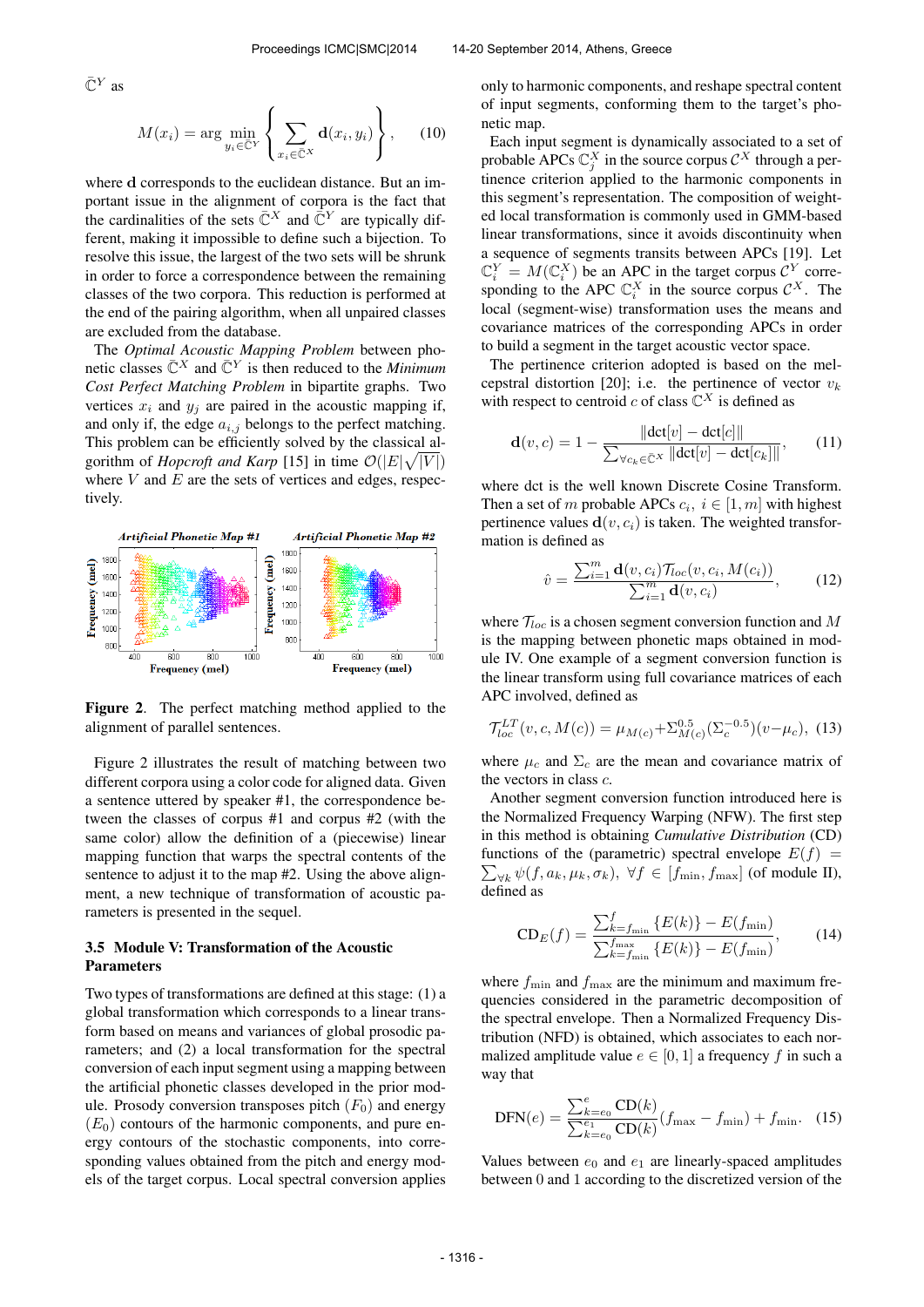spectral envelope E. The Normalized Frequency Warping (NFW) then transforms a vector v into  $\hat{v}$  based on the alignment of DFN values for source and target spectra representing the phonetic classes  $c_i$  and  $M(c_i)$ .

The NFW method is described through the following algorithm:

- 1. The centroids  $c_i$  and  $M(c_i)$  of the APCs  $\mathbb{C}_i^X$  and  $\mathbb{C}_i^Y = M(\mathbb{C}_i^X)$  are used as input for the definition of a local tranformation;
- 2. The DFNs  $\text{DFN}_{c_i}(f)$  and  $\text{DFN}_{M(c_i)}(f)$  of  $c_i$  and  $M(c_i)$  are obtained;
- 3. A warping pattern  $NFW(v, c_i, M(c_i))$  is defined as the cubic splines interpolation of the pairs  $(DFN_{c_i}(f), DFN_{M(c_i)}(f))$ , for all (discretized) frequencies in the input vector v;

Finally, the above warping is applied to the difference between the input vector  $v$  and the centroid  $c_i$ , as

$$
\mathcal{T}_{loc}^{\text{NFW}}(v, c_i, M(c_i)) = M(c_i) + NFW(v - c_i, c_i, M(c_i)).
$$
\n(16)

The voice conversion system containing the above strategies has been subjected to objective and subjective experimental evaluations, which are reported in the next section.

### 4. EXPERIMENTAL RESULTS

Two fundamental questions are related to voice conversion evaluation: (1) timbre *similarity* between the target speaker voice and the converted sentence; and (2) *quality* of the transformed signal, comprising sound quality aspects such as intelligibility and naturalness. This section includes an objective and a subjective evaluation of these questions in the proposed system.

This research has had the support of the Universitat Polytècnica de Catalunia, which provided a database used in the TC-STAR project [4]. Sentences in this database had been recorded by several speakers using time cues to facilitate alignment, and with a rigorous prosody control achieved by imitation, i.e. each speaker had an example sentence whose prosody should be reproduced as closely as possible. Furthermore, all recruited speakers were bilingual (English and Spanish), providing for examples of each timbral identity in both phonetic spaces.

Eight speaker corpora form the TC-STAR database, categorized by language and gender, for a total of 10 hours of audio recorded sentences, sampled at 96 kHz and quantized at 24 bits/sample, obtained in a nearly noise-free environment. Signals have been resampled at 16 kHz for computational efficiency reasons. In order to put the proposed system to test in a broader scenario with much fewer training data available, a random selection of 50 sentences, each approximately 5 seconds long, has been taken to compose the experimental database in the following evaluation.

### 4.1 Objective Evaluation

In order to assess objectively the quality of the sentence obtained from the system, a pair of input sentences is required



Figure 3. Average Spectral Distortion Rates: each joint set of bars represent a language (EN or ES) and a gender conversion scenario (F=Female, M=Male), and colors represent transformation methods.

as in text-dependent training. The converted sentence in the real voice of the target speaker works as a ground-truth sentence. This allows a direct comparison between the sentence obtained from the system through voice conversion and the expected result (ground-truth).

The TC-STAR database with its parallel set of sentences in both languages is perfect for this type of evaluation. Both converted and ground-truth sentences are time-aligned and compared through a spectral distance measure applied segment-wise. Alignment is obtained with the classical Dynamic Time Warping (DTW) algorithm [10], adapted to the HSM model.

The local (segment-wise) transformation function is considered to use one of the following methods: (1) Linear transformation using the full covariance matrix (LT-Full); (2) Linear transformation using only the diagonal of the covariance matrix (LT-Diag); (3) Normalized Frequency Warping (NFW) proposed in this work; or (4) Resynthesis of the target signal through weighted reassembly of centroids for the selected target corpus classes (Codebook, described in reference [21]).

An experiment has been conducted using all the corpora for English-speaking and Spanish-speaking speakers in TC-STAR, which have been arranged to cover for all gender combinations in intra-lingual voice conversion, namely  $M \times M$ ,  $M \times F$ ,  $F \times M$  and  $F \times F$ . It should be noted that, although intra-lingual voice conversion is not the main focus of this work, it provides a controlled setting for assessing voice conversion quality across genders, which is one of the well-known issues in general voice conversion.

A set of histograms is shown in Figure 3, which presents spectral distortion values between the converted signal and the ground-truth signal, averaged over segments. The black bars labelled "Original" refer to the spectral distortion between the aligned original source and ground-truth target voice signals. It can be seen from this objective comparison that there is no method that wins on every situation, although either NFW or Codebook have achieved lowest distortions in 75% of the scenarios.

Three of these methods have been chosen for the subjective evaluation to be presented in the sequel: NFW, LT-Diag and Codebook; LT-Full has been left out because of evident noisy artifacts produced, probably due to the re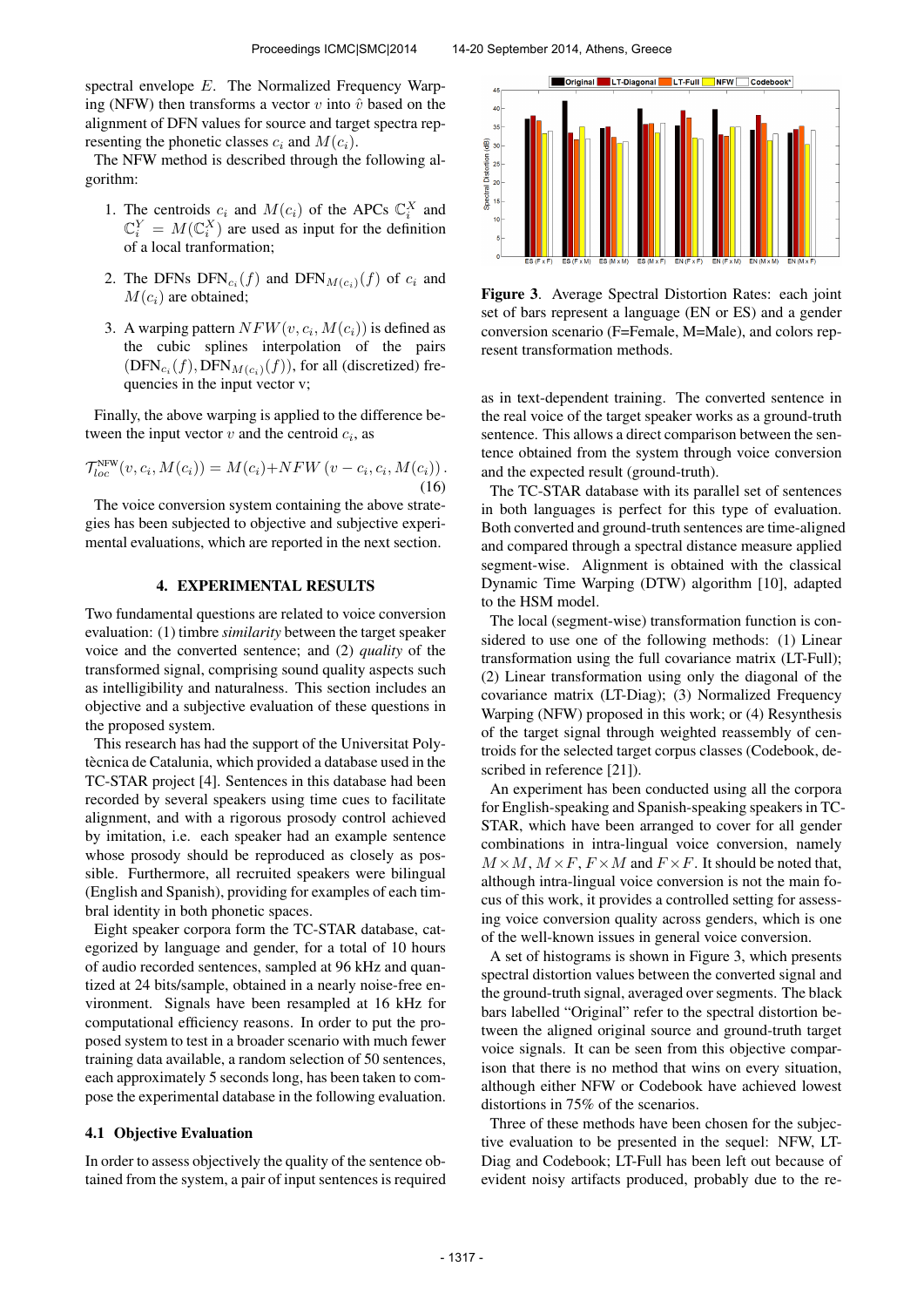Proceedings ICMC|SMC|2014 14-20 September 2014, Athens, Greece

|                         | $MOS - Naturalness$ |            |        | <i>MOS</i> – Similarity |            |        |
|-------------------------|---------------------|------------|--------|-------------------------|------------|--------|
| <b>Paired Sentences</b> | LT-DIAG             | <b>NFW</b> | COD    | LT-DIAG                 | <b>NFW</b> | COD    |
| $F \rightarrow F$       | 3.8059              | 3.7411     | 1.8974 | 2.9645                  | 3.0821     | 3.0411 |
| $F \rightarrow M$       | 2.3838              | 2.2332     | 1.4696 | 3.5733                  | 3.6716     | 3.5932 |
| $M \rightarrow M$       | 3.3801              | 3.5123     | 1.9197 | 3.3441                  | 3.6158     | 3.4370 |
| $M \rightarrow F$       | 2.9620              | 3.0545     | 1.6743 | 3.6674                  | 3.7323     | 3.6029 |

Table 1. Results for the perceptual evaluation (*MOS*).

duced dataset in the training stage.

#### 4.2 Subjective Evaluation

An online interactive system has been developed in order to apply the required perceptual tests for the subjective evaluation of the cross-lingual voice conversion system proposed. The Mean-Opinion Score (MOS) [3, 4] has been adopted as a standard for measuring naturalness and similarity of the converted voice signals. This experiment had a participation of 50 volunteers.

An interview with each participant was composed by a series of 16 rounds of questions each referring to particular set of paired sentences; presentation order has been randomized. In each round the user was presented with three versions of the converted sentence (through the NFW, LT-Diag and Codebook techniques, in randomized order) and the target sentence, rating converted sentences in a 5-value scale from 5=excellent to 1=bad. All scenarios of crosslingual and cross-gender voice conversion were covered in this experiment.

In order to gain a general view of the transformation methods, average MOS scores for naturalness and similarity were taken, according to Table 1, for each gender-grouped pair of corpora:  $F \to F$ ,  $F \to M$ ,  $M \to M$  and  $M \to F$ .

### 4.3 Discussion

The results corresponding to the objective and subjective evaluations can be seen to agree in the comparison between the NFW and LT-Diag methods, in the sense that NFW has obtained better objective and subjective scores in the cases with a male source speaker (and any target); in the cases with a female source speaker, the cross-gender case  $F \to M$  favoured LT-Diag in the objective evaluation, whereas in the subjective evaluation MOS-Naturalness values favoured LT-Diag but MOS-Similarity values favoured NFW for female source speakers. The Codebook technique appeared to be a serious competitor in the objective evaluation, but scored low in the subjective evaluation with respect to MOS-Naturalness values.

The difficulty of the particular case of female to male voice conversion has been observed in many of the methods here considered, and also in other studies. Zorilă and co-authors [22] believe that this phenomenon is related to the difficulty of obtaining spectral envelopes for female voices, due to the wider spacing between spectral harmonic components. Although several alternative experiments have been conducted in order to try to better understand this phenomenon and tailor methods to this particular situation, no alternatives have been found that consistently achieved higher scores in this voice conversion scenario.

The observed interactions between naturalness and similarity in voice conversion are believed to correspond to a competitive relationship, according to previous studies by several authors [23, 24, 14]. The success in one metric is supposed to be inversely tied to the success in the other, making it unlikely for a method to be highly scored in both metrics at the same time. This conflict is partially explained by the duality between over-fitting in the analysis of sentence segments and over-smoothing of the transformation due to the contribution of many artificial phonetic classes.

#### 5. CONCLUSIONS

This paper presented a complete voice conversion system <sup>1</sup> with an orientation towards cross-lingual voice conversion. The method presupposes a training stage which does not depend on parallel-produced corpora, bilingual speakers or labelled recordings. The system includes a set of tools for analysis, spectral manipulation, clustering and classification of voice segments in terms of artificial phonetic classes that could be also used independently for tasks other than voice conversion.

Experimental results based on the TC-STAR dataset suggest that these methods offer good alternatives for voice conversion across different languages, even though the problem of achieving perfect voice conversion in perceptual terms is still far from being completely understood, let alone solved. Some of the difficulties in objective and subjective evaluations have been presented, which hopefully will shed some light on paths for extension and improvement of the proposed methods in future work.

Among the improvements that are going to be explored, a higher resolution in the quantization of acoustic vectors and artificial phonetic maps should be considered in an attempt to increase the quality of the conversion, as should some more compact alternative to the phase configuration in the representation of the initial phases of harmonic components. Another important challenge is performing conversion in real-time; many conversion modules are parallelizable, such as the parameterization module which can treat different frequency bands simultaneously. This suggests the implementation of the voice conversion system on parallel machines, such as GPGPU [25].

#### 6. REFERENCES

[1] D. Childers, B. Yegnanarayana, and K. Wu, "Voice conversion: Factors responsible for quality," *Interna-*

<sup>&</sup>lt;sup>1</sup> The code for this system can be obtained at  $http://www.ime.$ [usp.br/~dandy/VoiceConversionSystem.zip](http://www.ime.usp.br/~dandy/VoiceConversionSystem.zip).